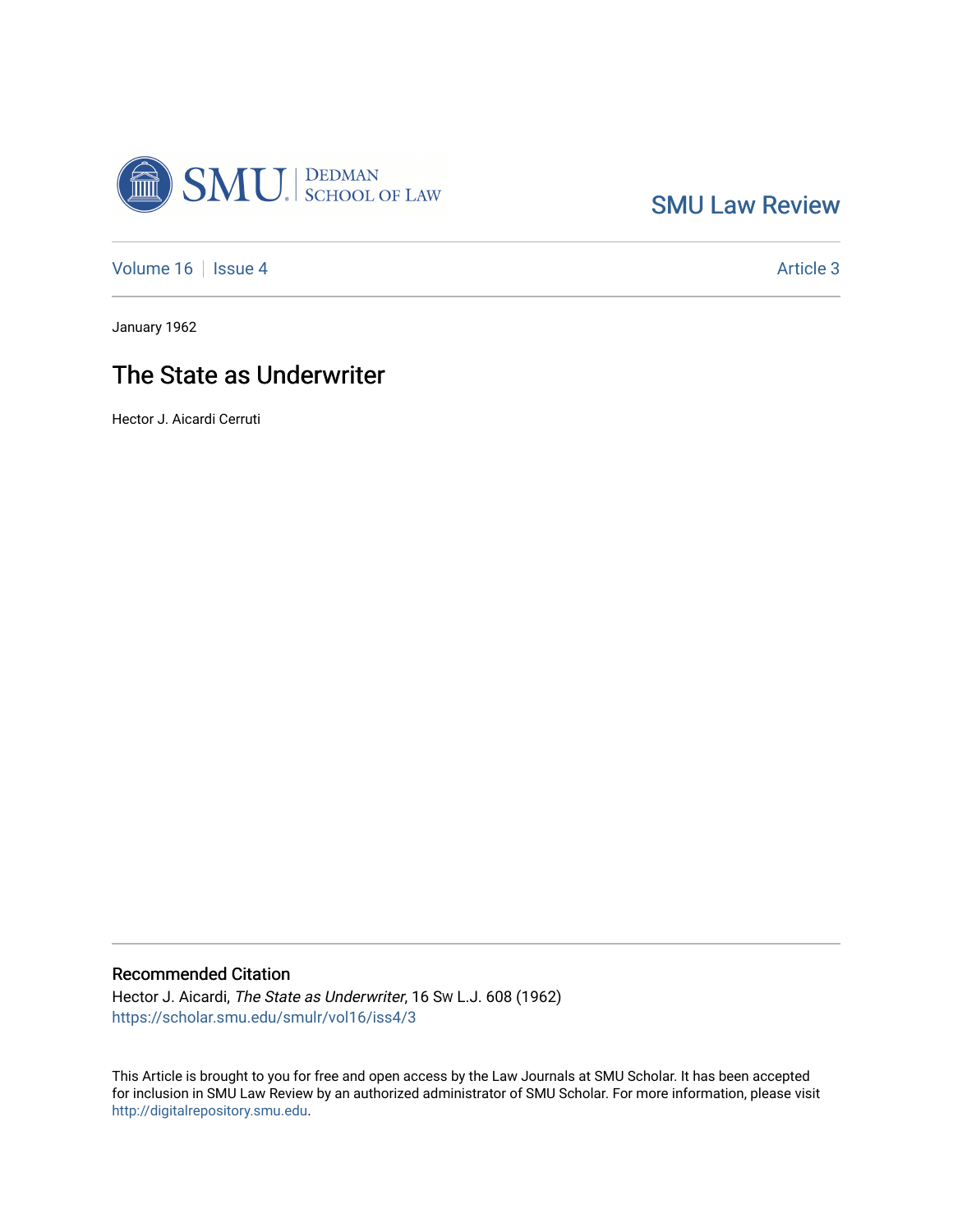## THE **STATE AS** UNDERWRITERt

*by*

#### *Hdctor J. Cerruti Aicardi\**

U **RUGUAY** is one of the few countries in the world which offers the state as an underwriter. In a special intervention of public power into the private sphere of the insurance business, the Republic of Uruguay in **1911** created the State Insurance Bank. It is the purpose of this paper to explain and better describe the reason and necessity for this intervention and its doctrinarian importance.

#### I. **THE OBJECTIVE** OF **THE STATE**

Over the past many years there has been a preoccupation of specialists in the areas of constitutional and administrative law to determine the final purpose of the state. Holtzendorff,<sup>1</sup> for example, believed that the main object of the state was the formation of the concept of institutions. In opposition to such theories which assign the state only one purpose, *i.e.,* public welfare, as the strictly juridical or the moral mission, there are those theorists who think that the state has gradually found more and more purposes to satisfy and that it would be more correct to speak of the objectives of the state rather than of its purpose.<sup>2</sup> This aspect of the extension of the objectives of the state was mentioned **by** Aristotle, who said: "The State although coming to life by life itself, exists in order to favor a 'good life.' Nowadays the State is carrying out activities in order to preserve its own existence and in order to make the existence of its citizens more secure, healthier, and more beautiful."'

More recently, Raneletti<sup>4</sup> was of the opinion that the purpose of the state is to assure the defense of its country, the protection of the interests of its citizens, and the maintenance of internal order, peace,

t This article is taken from a paper delivered by Dr. Cerruti Aicardi to the First International Congress of Insurance Law of the International Association for Insurance Law in Rome during April of 1962. The *Southwestern Law Journal* is indebted to Robert **G.** Storey, President of the Southwestern Legal Foundation, for securing the paper and making its publication possible. The views expressed herein are solely those of the author and do not necessarily reflect the opinions of the *Journal* or of the Southern Methodist University School of Law.

**<sup>\*</sup>** B.A., D.C.L., University of Uruguay; President of the Uruguayan Section of A.I.D.A.; Representative of the State Insurance Bank of Uruguay; General Secretary and Legal Adviser of the State Insurance Bank of Uruguay; Professor of Civil Law at the University of Montevideo (Uruguay); Visiting Professor at Tulane University School of Law and at Southern Methodist University School of Law.

<sup>&</sup>lt;sup>1</sup> Holtzendorff Principios de Politica, bk. III (Spanish transl. Madrid 1888).

Kranenburg, Teoria Politica **69** (Spanish transl. Mexico 1941).

**a** Quoted in Kranenburg, *op. cit. supra* note 2, at 70.

<sup>&#</sup>x27;Raneletti, Istituzioni di Diritto Publico **98** (Milano **1953).**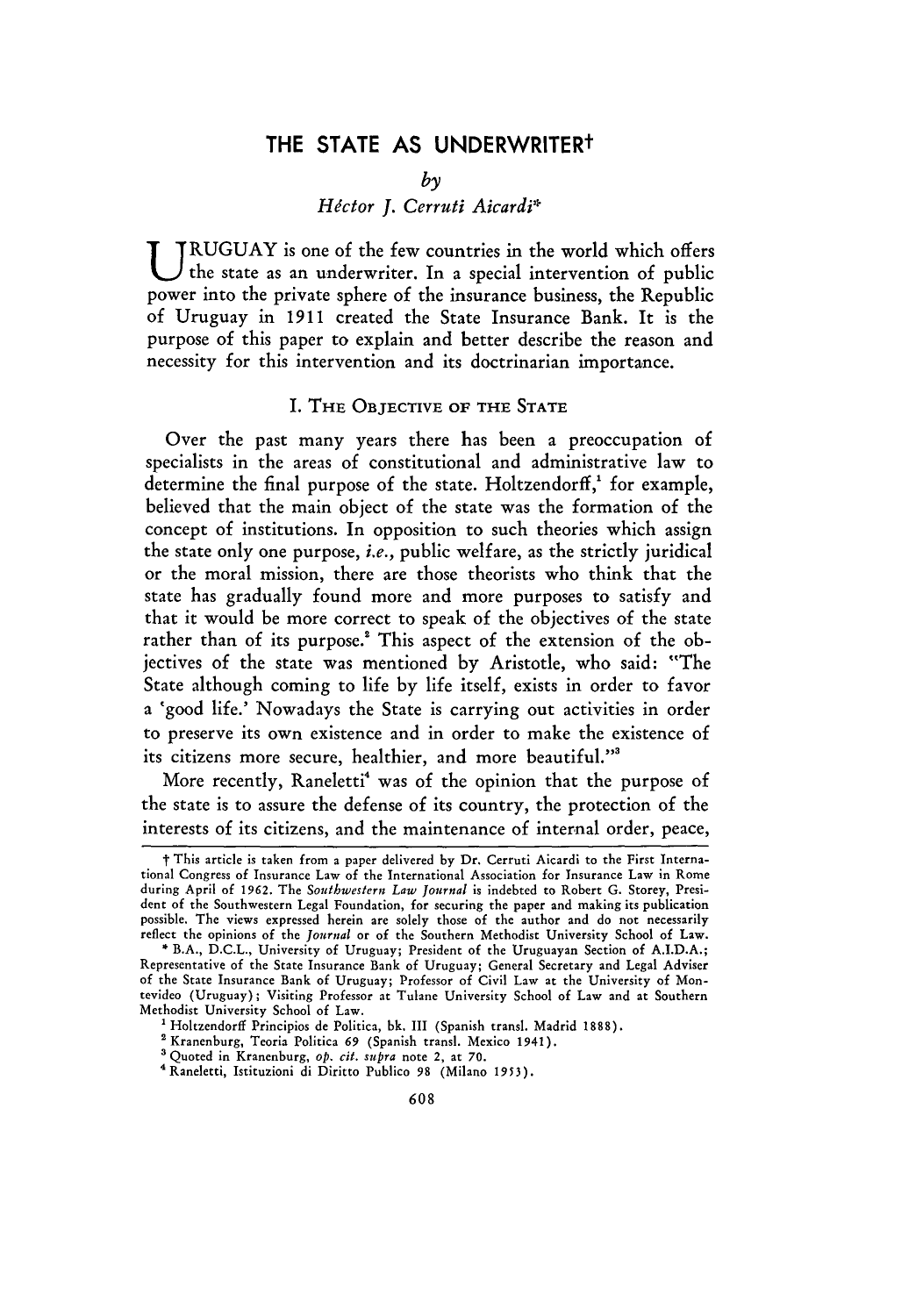and respect of the law. In this manner the state assures its citizens of their liberty and property rights with a peaceful co-existence and cooperation in social life. According to Raneletti, the state by providing high principles of justice and social solidarity makes possible the physical, economical, and spiritual elevation of all classes of the people. When faced with the deficiencies of free individual initiative, the state is available as a force of propulsion to help in the integration of private activity and to substitute eventually for that initiative. That substitution is essential in order to provide the necessary external conditions for the development of private activity and for the progressive elevation of national life.

Finally, the most modern Italian point of view is that of Falzone.<sup>5</sup> His philosophy divides the obligations of the state between the public and private sectors. With respect to the latter, the only obligations which may be designated as private are those which the state is able to contract *privatorum more* within the development of the so-called private activities.

#### II. THE THEORY BEHIND THE **STATE INSURANCE** BANK

With the above understanding of the objective which the state must accomplish in modern society, the government of the Uruguayan Republic, by its President Don José Batlle y Ordònez, proposed the creation of the State Insurance Bank in **1911.** Its operations began on March **1, 1912.** The preamble of the enacting legislation gave as the reasons for the project:

The collective interest each day more variable and at the same time more powerful and dominating has imposed on the State the direct intervention in all those services, performed by a controlled or monopoly system. The terms "Competition" and "Monopoly" have lost their former significance. Neither is competition always beneficial, nor are monopolies always to be condemned. Popular instinct and men of thinking do not now reject the latter essentially. Every case constitutes a new problem and usually with its own characteristics to be analyzed almost exclusively by its projections and practical consequences. The Modern State as the economical organization, as it is now-a-days, assumes without hesitation the production of certain services aiming at a more equitable distribution of national wealth.'

**<sup>&#</sup>x27;** Falzone, Le Obbligazioni dello Stato **55** (Milano *1960).* **6It** is not surprising to any statesman or lawyer of the world that the subject of doctrinarian political science has been modified today to include problems of political economics. That this has happened may be verified by the fact that the state has acquired the enormous control which it is enjoying today. The state gained this power not because philosophers and lawyers suddenly changed their minds regarding their views on the object and purposes of public power, but because the irresistible pressure of social needs in a world full of fear and contradictions broke all forms of ancient political structures and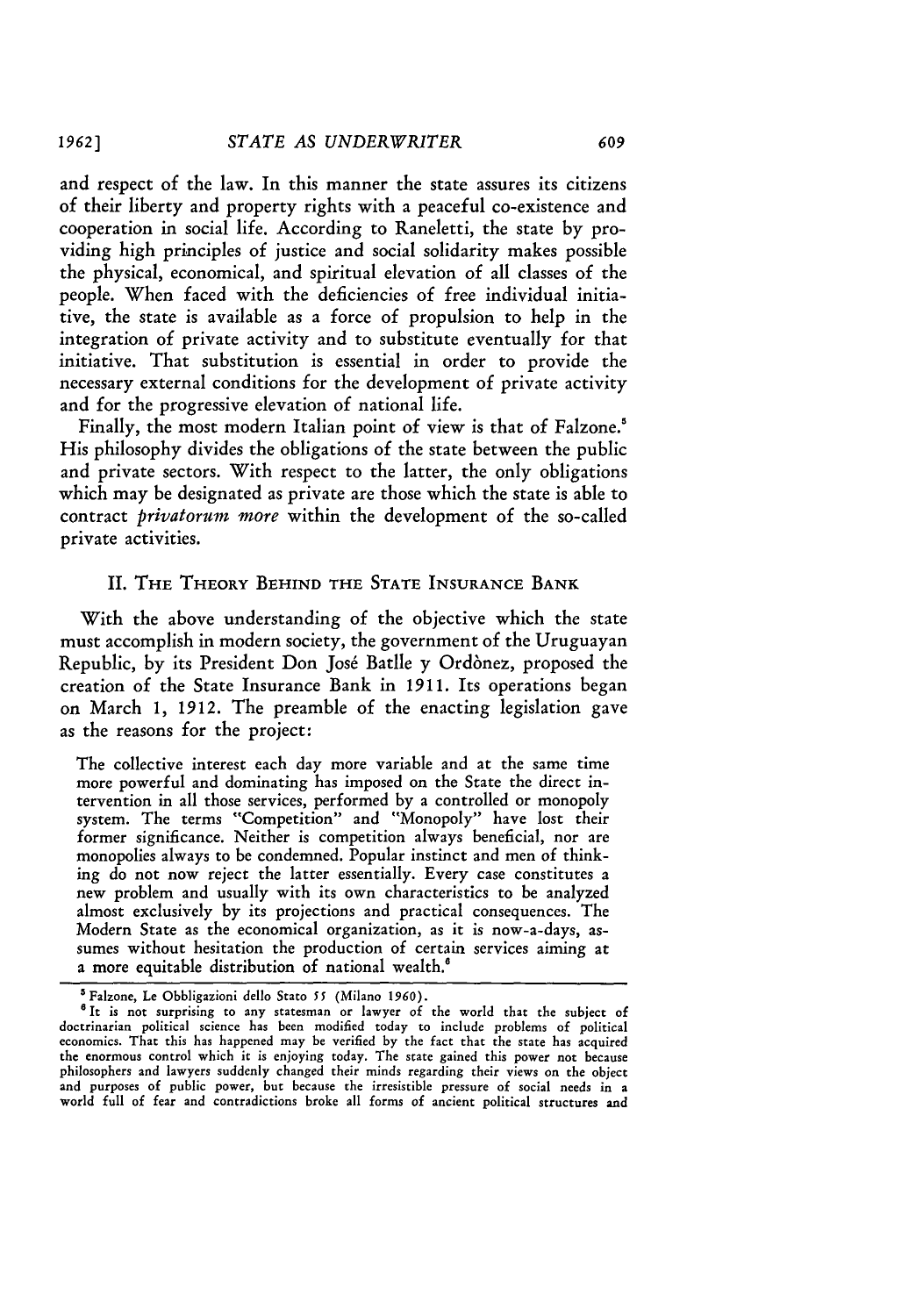Favored by these concepts, which are to be appraised in accordance with the time in which they were made, decentralized state services were then created in Uruguay in order to carry out the exploitation of additional industries such as petroleum, cement, electricity, and port administration as well as air service, railway transportation, and other enterprises already under state control.

In the insurance contract spheres, and, of course, limiting the commentaries to the ideas which in 1911 gave wording and spirit to the creation of the State Insurance Bank, there has been the saying that on many occasions the state monopoly of right does nothing more than replace advantageously for everyone the older private monopoly of fact. The private monopoly had actually only benefited some few physical or moral persons. Furthermore, the advantages of the private monopoly did not exist in countries of small populations and exclusively mercantile natures, since only a few persons were enriched by the benefits which normally accrued to the great mass of consumers for the efforts and sacrifices required of them.

The history of the insurance business in Uruguay has been both long and bitter. From the time of the Brazilian Land and Maritime Insurance Company in 1857<sup>7</sup> until the ratification of the law of 1911, the struggle was a never ending one for control by the many private concerns.<sup>8</sup> The activities of these companies furnished a good

For reasons of brevity, the colonial antecedents are not discussed. For the colonial development, see Dotta, *Evolucidn Historica del Seguro en el Uruguay,* in 4 Seguros, Revista del Banco de Seguros del Estado, No. 13-4, at 18.

<sup>8</sup> In 1857, and continuing until the ratification in 1911, the following companies were in operation: La Tutelar-Compania General Espanola de Seguros Mutuos sobre la Vida (1854); La Mutualidad (1854); Compania Oriental de Seguros Maritimos (1854); El Porvenir de las Familias (1861); Compania General de Seguros Mutuos La Uni6n Americana (1861); Compania de Seguros Mutuos La Providencia (1868). About 1868 in Uruguay the following companies were functioning: La Uni6n Americana, Compania Argentina de Seguros Maritimos, La Universal, La Bienhechora del Plata, La Garantia, and El Porvenir de las Familias.

In 1872, the North British and Mercantile Company began to work, and one year afterwards the Commercial Union Assurance Company; in 1876, the Queen, and the London and Lancashire; in 1882, the La Comercial; in 1885, the Hamburg-Magdeburger; in 1886, the Royal Insurance, joining the Queen, already mentioned, and the Lancashire in 1908.

About 1886, there appeared the Mannheim, the Lion Fire Insurance Company, La Plata, and the Union Italiana, the North German Insurance Company of Hamburg, La Equitativa, the Standard Life Assurance Company (1892), in 1897 the Guardian Assurance Company, and in the same year the Compania de Seguros L'Union and the Northern. In the same year La Baloise, Alliance Assurance, Confiance, the London Assurance, La Transatlintica and La Italia were working. In 1899, the Sun Insurance Office, Ltd. began its activities. In 1897, the important organization of the Uruguay Local Committee of Fire Insurance Companies registered, and it is still functioning in conjunction with the State Insurance Bank.

Also starting operations in the years before 1911 were La Uruguaya Compania Nacional de Seguros, La Franco Argentina, the Allianca da Bahia, La Industrial del Uruguay, the Scottish Union and National, La Argentina, Law Union and Crown, Nord Deutsche, La

destroyed all the traditional conceptions regarding government. In the words **of** Cruet as quoted **by** Berro, "While the lawmaker is sleeping upon the codes of Law, Society will not stop working." Berro, **El** Estado **y** la Actividad Pivada **10 (2d** ed. Montevideo 1949).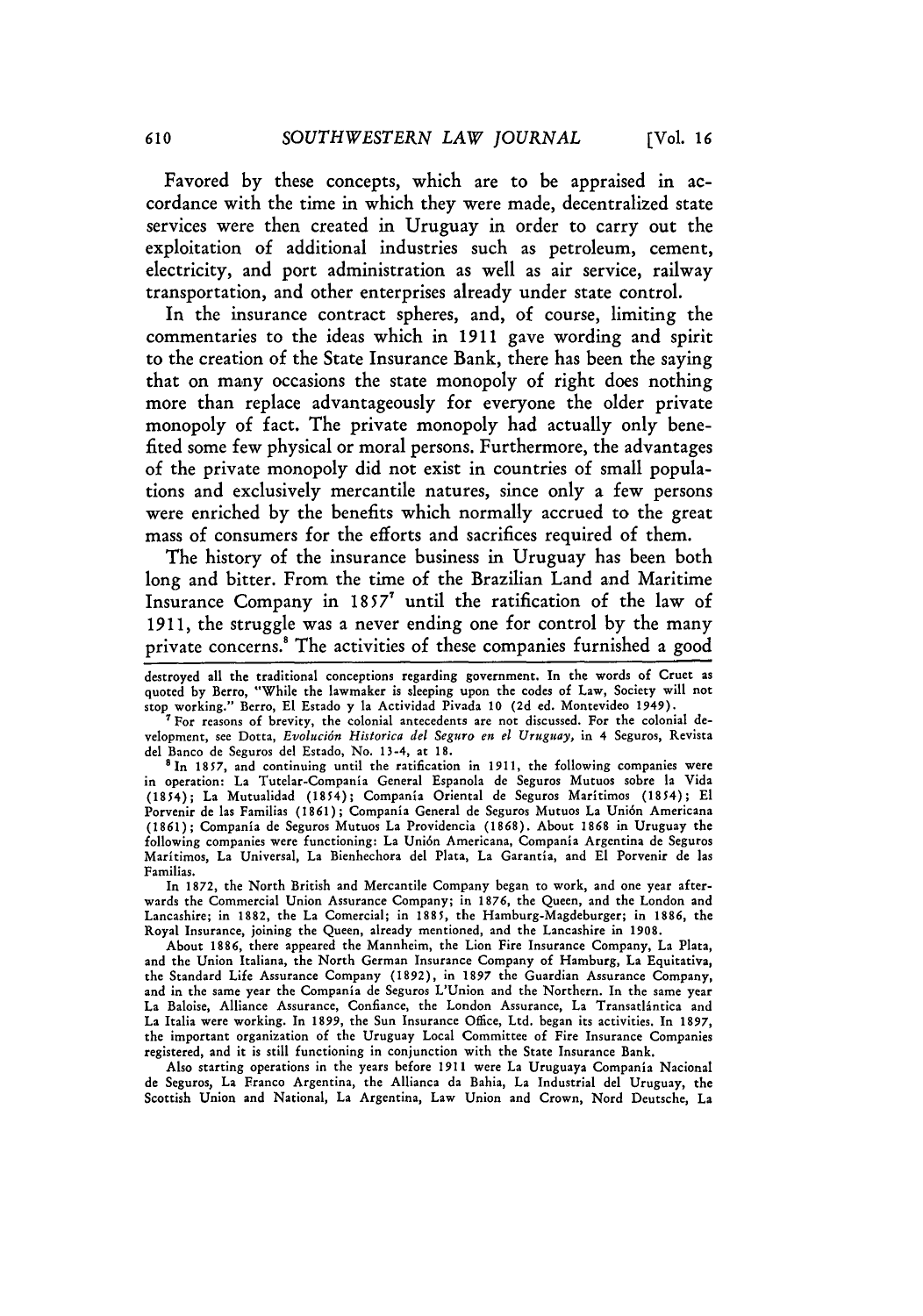reason for the intervention proposed in the argument of the executive, especially since the great majority of the companies were foreign. In regard to these foreign companies, the executive's message of **1911** read:

Furthermore, one cannot contemplate with indifference the annual extraction of important sums of money in concept of insurance. We have to defend our wealth, as all countries defend theirs, some of them going so far as to require in the concrete case of insurance, the deposit of 50 percent of the premiums in public banks, in the case of foreign companies, or *25* percent in the case of national ones; and other countries, such as France, impose an initial deposit and the investment according to the law, not only of the reserves of the insurance operations to be realized in the future, but also of all those still running.

With respect to the foreign companies, it is noteworthy to mention that in Uruguay at present there are functioning in perfect harmony with the law of **1911** and with the activities of the State Insurance Bank, eighteen national and foreign companies.

#### III. **STATUS AND** OPERATION OF THE BANK

The project as first proposed by the executive established a monopoly of right in favor of the State Insurance Bank covering fire, sea, agricultural, and livestock risks; but the law as ratified in December of **1911** reduced this monopoly to the risks of fire, life, and occupational accidents. These were amplified by a law in *1926* to cover all kinds of risks. The executive, respecting the right of property of the portfolios in possession of the existing companies, disposed that the Bank should acquire such portfolios by paying reasonable indemnity.

Starting from its birth and continuing up to the present time, the State Insurance Bank has proceeded like a monopolist with respect to the risks of motor cars, workman's compensation (the latter becoming compulsory by the law of 1961), glass risks, and rural risks in general. On the other hand it has proceeded in free competition with the companies functioning in **1911** with respect to the remaining risks, *i.e.,* marine, life, and fire. Therefore, the limitation established by the law of **1911** is operating in two directions. First, no new companies are allowed to establish themselves in operation; and second, as to the companies which existed in **1911,** they are permitted to underwrite only those risks which they were assuming at

Aseguradora del Plata, Cordoba, Union Marine, La Fonciere, British and Foreign Marine Insurance Company, New Zealand Insurance Company, La Mutua, La Previsora Uruguaya, La Positiva, La Providencia, Union Assurance Society Company, and the Liverpool and London and Globe Insurance Company.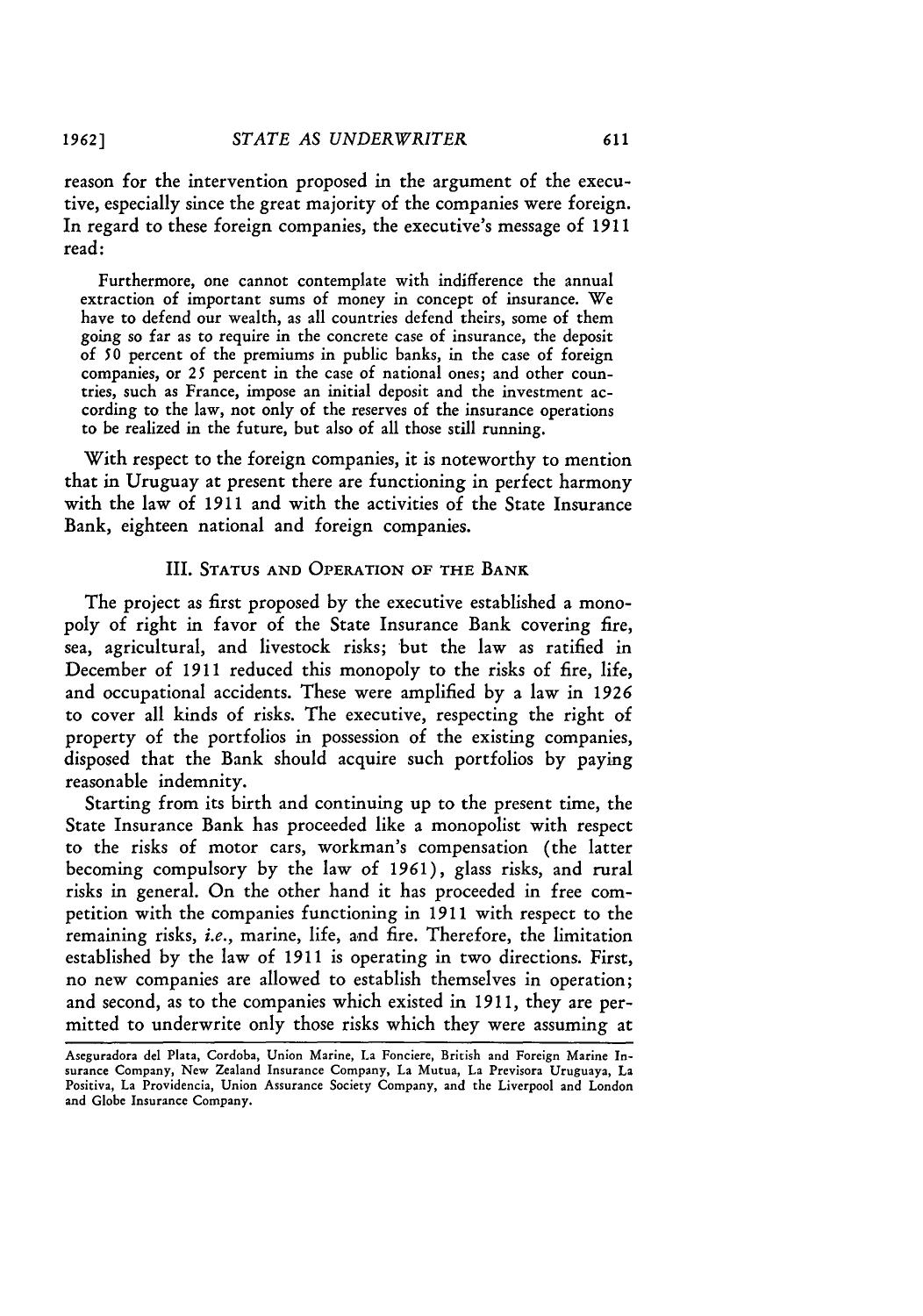that date. By this two-fold limitation, the situation of Uruguay is somewhat unique. The state is acting as an underwriter, first, in the character of a monopolist in some cases, and second, in free competition with private activities in others. Although this hybrid system of state intervention has not been adopted generally throughout the world, it is to be recognized that the spirit and limitations by which the statesmen of **1911** fixed the activities of state insurance, in the economical as well as the jurisdictional sense, have not affected the reputable private interests.

The idea most criticized in the doctrine of the state as an underwriter is that of the word "monopoly." "Monopoly" is a word of Greek origin having the general meaning of "exclusive commerce or traffic."<sup>9</sup> However, the monopoly granted to the Uruguayan State Insurance Bank is to be considered as being among the mixed monopolies, because it is neither an administrative nor a financial one. Mixed monopolies normally are designed with the dual purposes of obtaining income for the state and of improving public services. Over the fifty years of insurance activities, under the conditions mentioned above, the Bank has carried out these ideas which served as its base. That is, it has returned to society the earnings obtained, loyally competed with the private companies, and assumed under its exclusive charge those risks notorious for their manifested unprofitableness throughout the world, i.e., motor car risks and workman's compensation. Furthermore, the state in regard to its workman's compensation program has established the "Assistance Unity" in Montevideo, which is a model in its class, being endowed with the most efficient professional staff and the most modern equipment for assistance and rehabilitation.

At the present time the Bank is operating in almost every field of underwriting." **If** there is a request for coverage on a risk that is not

<sup>&#</sup>x27;Cermesoni, El Monopolio del Seguro por el Estado 23 (Buenos Aires **1912);** see also Berthelemy, Traite Elementaire de Droit Administratif (11th ed. Paris 1926); Burdeau, Traite de Science Politique T. IV, at **143** (Paris **1952); De** Courcy, De l'Assurance par l'Etat (Paris 1894); Lambert, Le Monopole des Assurances (Paris **1910);** Levassort, Le Monopole des Assurances (Paris 1910); Payen, Les Monopoles (Paris 1920); Sayagues Laso, Tratado de Derecho Administrativo 80 (Montevideo **1953);** Da Cunha, *El Seguro y el Estado,* in Seguros, Revista Mensual Chilena para las Americas Nos. 227-28, at 4719 (Santiago de Chile); Epple, *El Monopolio del Seguro por el Estado,* in Revista de Derecho, Jurisprudencia y Administracion T. **26,** at 123 (Montevideo).

**<sup>10</sup>** At present the Bank is operating the following risks: fire (common and riots); workman's compensation and professional diseases (collective) (death, temporary, and permanent incapacity) **;** individual and aircraft accidents (death, temporary, and permanent incapacity); life (by more than ten plans, amongst them the most modern ones covering compensation for currency devaluation) **;** motor cars and cars moved by animals; marine and hull risks and land transport of goods; rural (hail, life of animals of pedigree, and railway transport from the farms) **;** glass, burglary, theft and other accident risks, including fidelity guarantee; aircraft and various legal liability risks.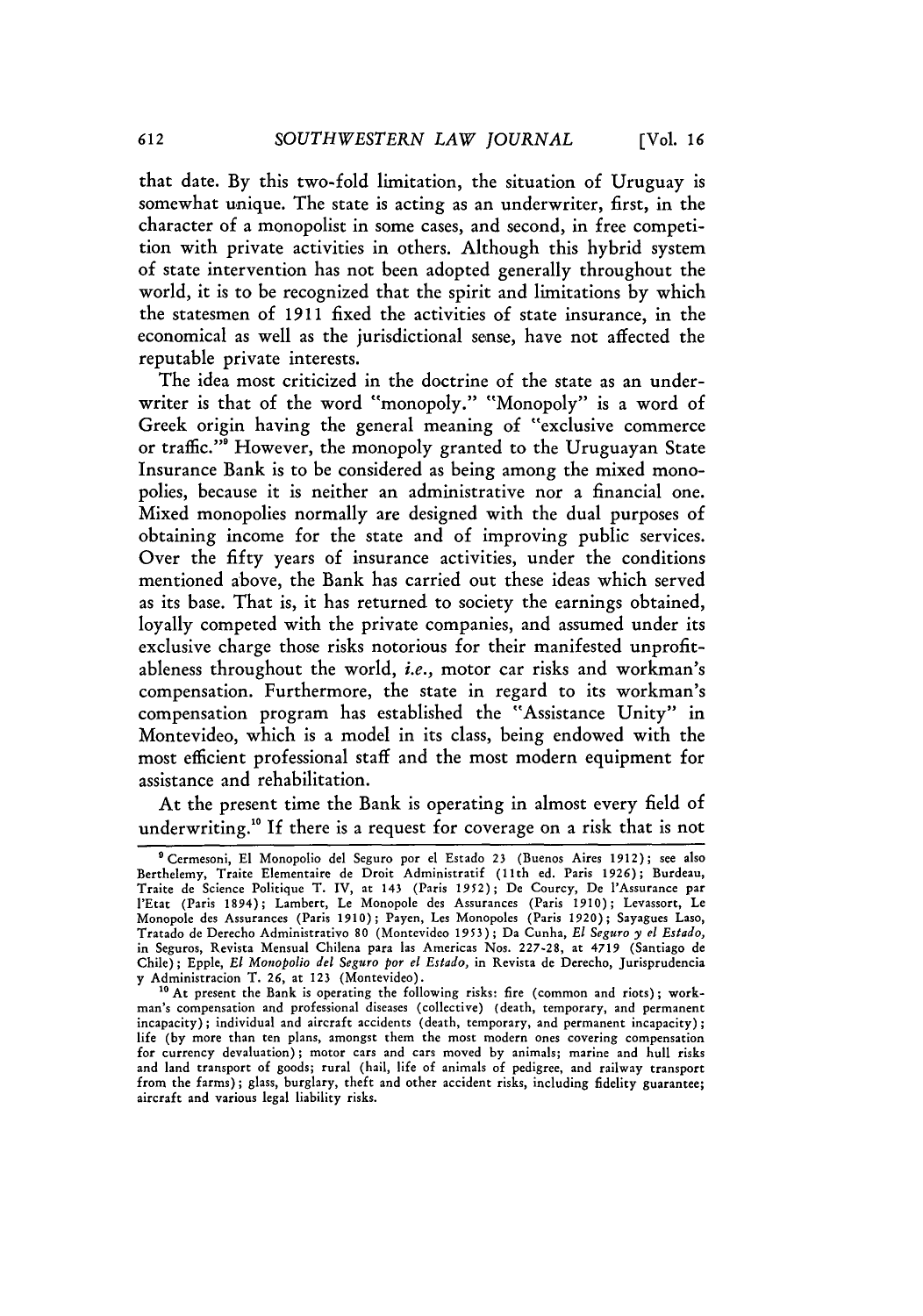carried by the Bank, the assumption of that risk is nevertheless taken because of the Bank's vast reinsurance organization and agreements with carriers throughout the entire world.

The growth of the Bank is reflected by its present strong financial position. Latest balance sheet figures reflect a capital of 14 million pesos and reserves of more than 200 million pesos. For the period ending December 31, *1960,* the income from premiums reached 142 million pesos. Of this, premiums from indemnities amounted to *56* million pesos and for life and annuities total premiums were 4 million pesos. Just from these revenues, the Bank has received a net benefit of 3 million pesos.

Before one can thoroughly appraise Uruguayan experience in the insurance business, a review must be taken of the investments in which the capital and reserves of the Bank have been placed. Concerning the form of the investments, the most affirmative argument is offered to those who consider the State Insurance Bank as the center of national wealth in the country. The funds are placed into important buildings distributed throughout the country, thereby enhancing the national wealth as well as creating employment. Investments have also been made in rural properties of great value; and above all, there have been direct annual contributions to the state, such as the acquisition of public bonds for 200 million pesos. In this manner the state as underwriter returns to the whole of the collectivity the benefits obtained by its activities.

#### IV. CONCLUSION

In summarizing the most positive aspects of the state as an underwriter, it may be affirmed without fear of contradiction that the State Insurance Bank has maintained control of the monopolies awarded it **by** law within constitutional limits. Indeed, humanity has been the balance **by** which the state has carried out the ideas of progress, social justice, and efficient democracy."

Critics of the monopolistic system doctrinarily established fail in the presence of the Uruguayan example. These critics are maintaining and have maintained their position in the presence of other systems. However, the ideal harmony of labor in Uruguay between private and state activities provides no basis for arguments which advocate the abolition of this state intervention into private activities. Indeed, even if there are different methods of publicly exploiting insurance with or without state monopoly, in Uruguay one finds

**<sup>&</sup>quot;** Berro, El Estado **y** la Actividad Privada **35** (Montevideo 1949).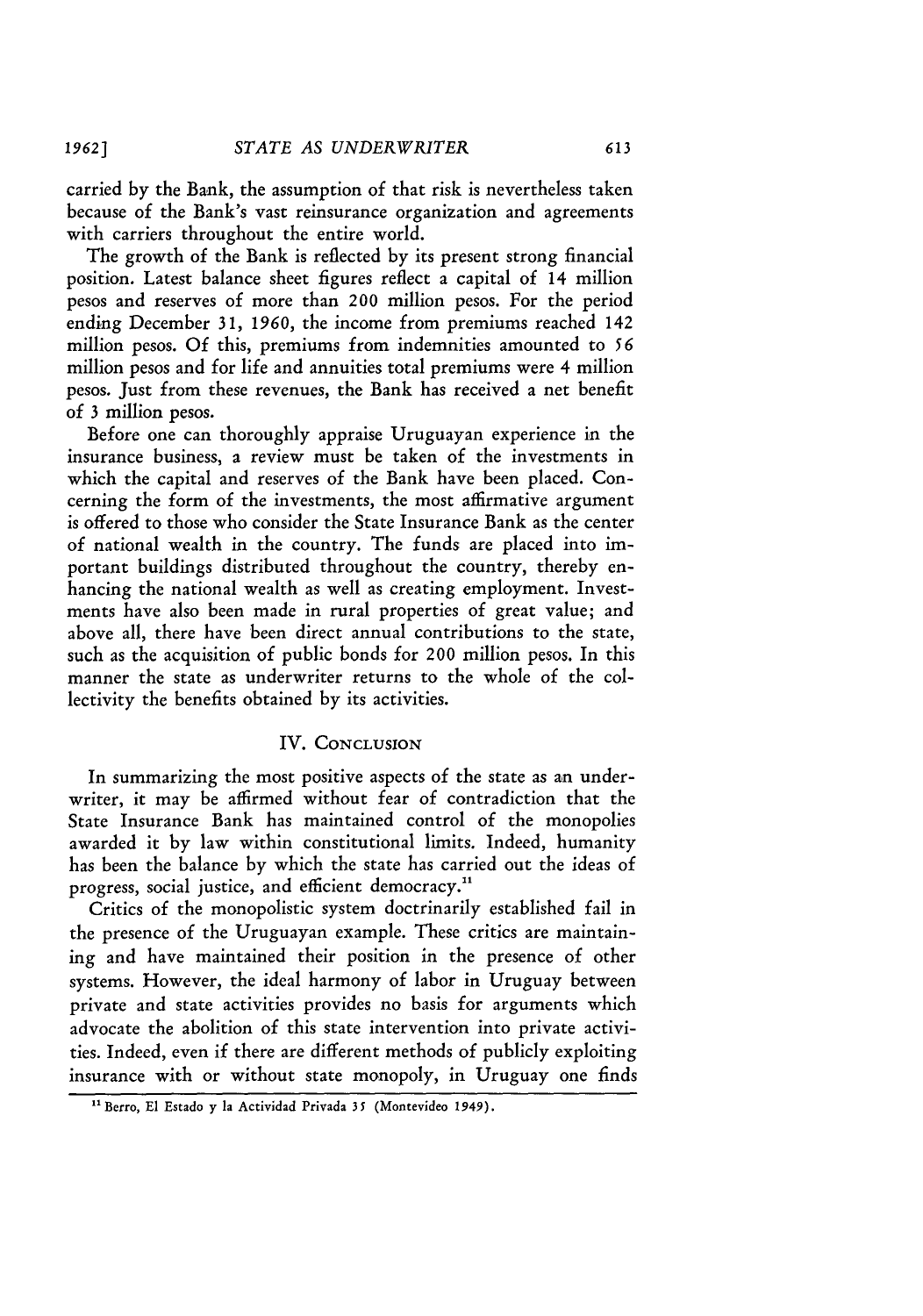an intermediate situation that, as noted, successfully refutes the disadvantages attributed to the state exploitation of insurance.

Through the use of the State Insurance Bank there is no delay or stifling routine; there is a modern policy of insurance. There are no overriding authorities, and the insured has all rights to defend himself by constitutional protection if the state as underwriter attempts directly or indirectly to violate his rights. With respect to the guarantee of payment in case of loss, if it were not enough that the Bank could fulfill its obligations from its reserve funds and its own capital, there is the responsibility of the state.<sup>12</sup>

In conclusion, it can be said by all those concerned that the operation of the State Insurance Bank has been most beneficial to all the citizens of Uruguay. Based upon the successful experiences and antecedents just explained, the following proposals are offered for consideration by other countries:

**(1)** that the state should intervene in the contracts of private insurance, especially in those of social insurance;

(2) that this intervention must respect the rights of private property and of acquired rights;

(3) that in the intervening state every citizen has a right to be heard before a judicial power or a court of administrative disputes whenever he considers his property affected or his rights damaged;

(4) that it is an aspiration that social security be administered in a manner of centralized systems, avoiding the multiplicity of services and, at times, their super-position;

(5) that compliance must be made with every hypothesis established by article 22 of the Rights of Man approved by the General Assembly of the United Nations.

**<sup>&</sup>quot;Couteaux, Le Monopole des Assurances** *155,* **255,** *266, 268,* **271, 272,** *275* **(Paris 1911). See the highly** important **contribution of Parizeau,** *L'intervention de 'Eta dans l'Assurance au Canada,* in Assurances, **years 19-20, Nos. 1-4** (Montreal **1952).**